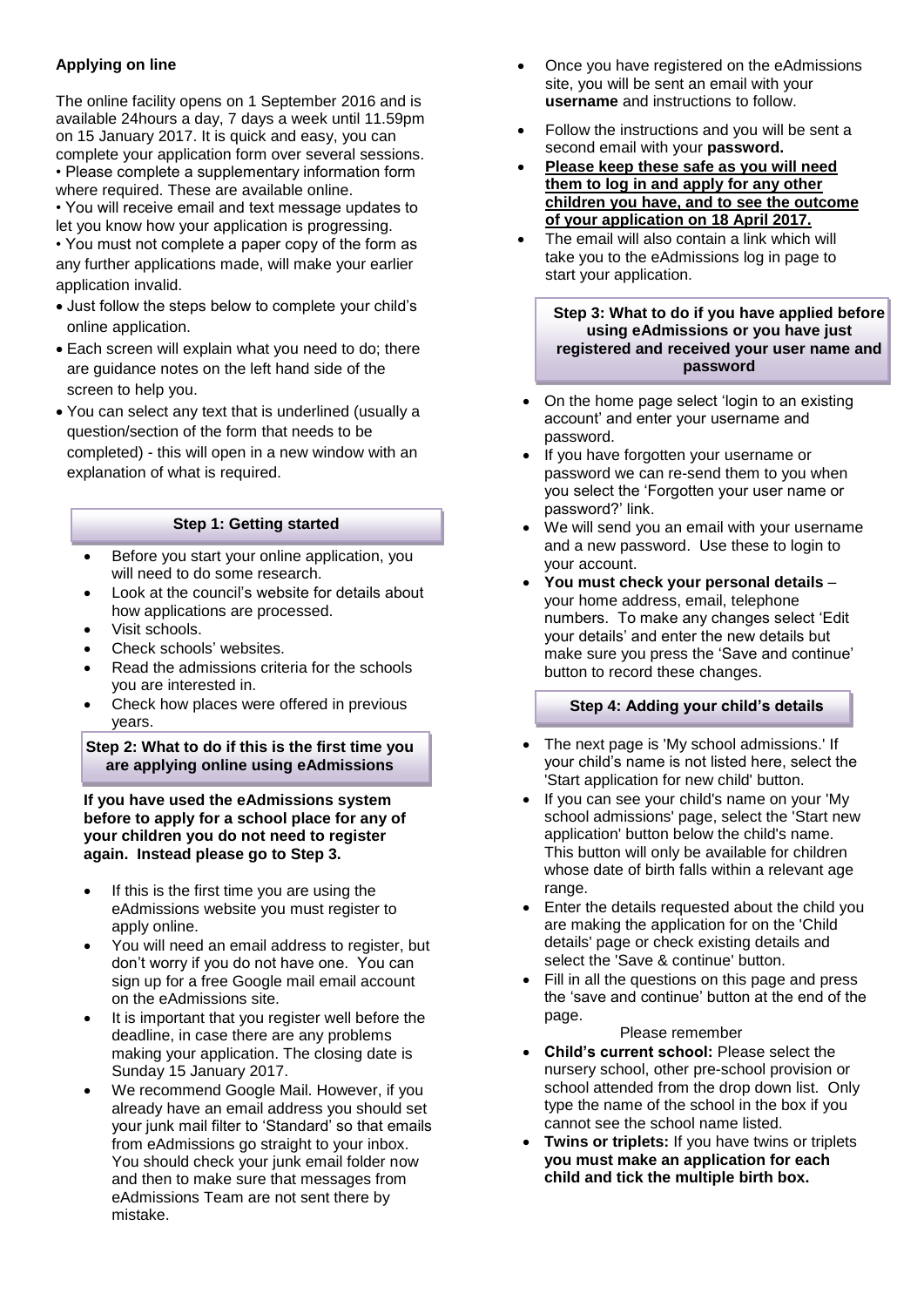#### **Step 5: Adding school preferences**

- Add your preferences in the order you prefer them. You can select up to six schools
- Make sure you include the details of any brothers or sisters who may be attending one of the schools you have applied for. If you do not tell us, you may lose out on the sibling criterion.
- If you would like your child to be considered under medical criteria for any of the schools you have applied for, you must tick the relevant box and attach supporting evidence. You can attach documents once you have submitted your application. If you do not provide the evidence to support your application, your request cannot be considered under that criterion.
- Some schools ask you to fill in extra forms called supplementary information forms (SIF). If you do not fill in these forms and send them direct to the relevant school, you risk your chance of getting a place at these schools.
- **It is your responsibility to check that your online application is fully completed and that you have entered all details correctly. If you do not tick certain boxes or enter relevant information (for example sibling box) your application will not be considered under that criterion.**
- Each time you fill in the information on a page, make sure that you select 'Save and continue' button or the information will not be registered.

# **Step 6: Submitting your application**

- You can make changes to your online application up until the closing date**. Each time you make a change you must resubmit your application**.
- Select the 'Submit application' button on the last page.
- After you have submitted your application you will receive an email confirming details of your online application. The email will list an application reference number similar to this: 306-2017-09-E-123456. If you do not receive a number it means your application was not submitted successfully and you must login and select the 'Submit application' button again.

# **Step 7: Attaching documents**

Many local authorities need you to send them information to support your application. You can find out what each local authority needs by reading their information booklet about applying for school places. Select 'Local Authority details' button on the left hand side bar. Documents you may need to attach:

- Confirmation of, your child's address and their date of birth.
- Information to support your application such as doctors letters if you have applied under the medical criterion.
- Information to confirm your child was looked after or previously looked after.
- Information to confirm that you are a crown servant.

#### **Important information**

If you have ticked any of the categories above and do not provide evidence to show this, your local authority is unlikely to take account of this when making allocations.

#### **What happens next?**

- If you submitted your application by the closing date, you will be sent the outcome of your application on the published offer day.
- You can also see the results of your application from the evening of 18 April 2017. In addition you will receive an email with the results of the application later that day.
- You should respond within 14 days. **Please note that you will not be sent a letter in the post on 18 April 2017 (National Offer Day).** To accept or decline your offer you should log back in to your eAdmissions account and select the 'View outcome of application and respond' button.
- Please ensure you keep Croydon Council informed of any changes in circumstance. After the closing date you must contact Croydon Council to inform us of any changes, e.g. change of address or contact details.

# Help

- Each page of the application has a dedicated help page, which can be accessed by selecting the 'help' button.
- If you have any technical problems regarding the online admissions website please call London Grid for Learning on | 020 8255 5555
- If you do not have access to a computer or need help with using the online process please contact Croydon's Admissions Team on Tel. 020 8726 6400.

Parents are strongly encouraged to use the on-line application process. There are many benefits of using the on-line process:

- it is quick and easy – and you can complete your application form over several sessions - supplementary information forms, and medical forms,

where required to support your application, are all available on-line too

- you don't have to post the forms - the only thing you may have to post is documentary evidence, where this is required to support your application

- you will receive email and text message updates to let you know how your application is progressing

- you can make changes to your application once you have submitted it, prior to the closing date

- you have up until 11:59pm on 15 January 2017 to submit your primary application

- you can see the results of your application from the evening of 18 April 2017